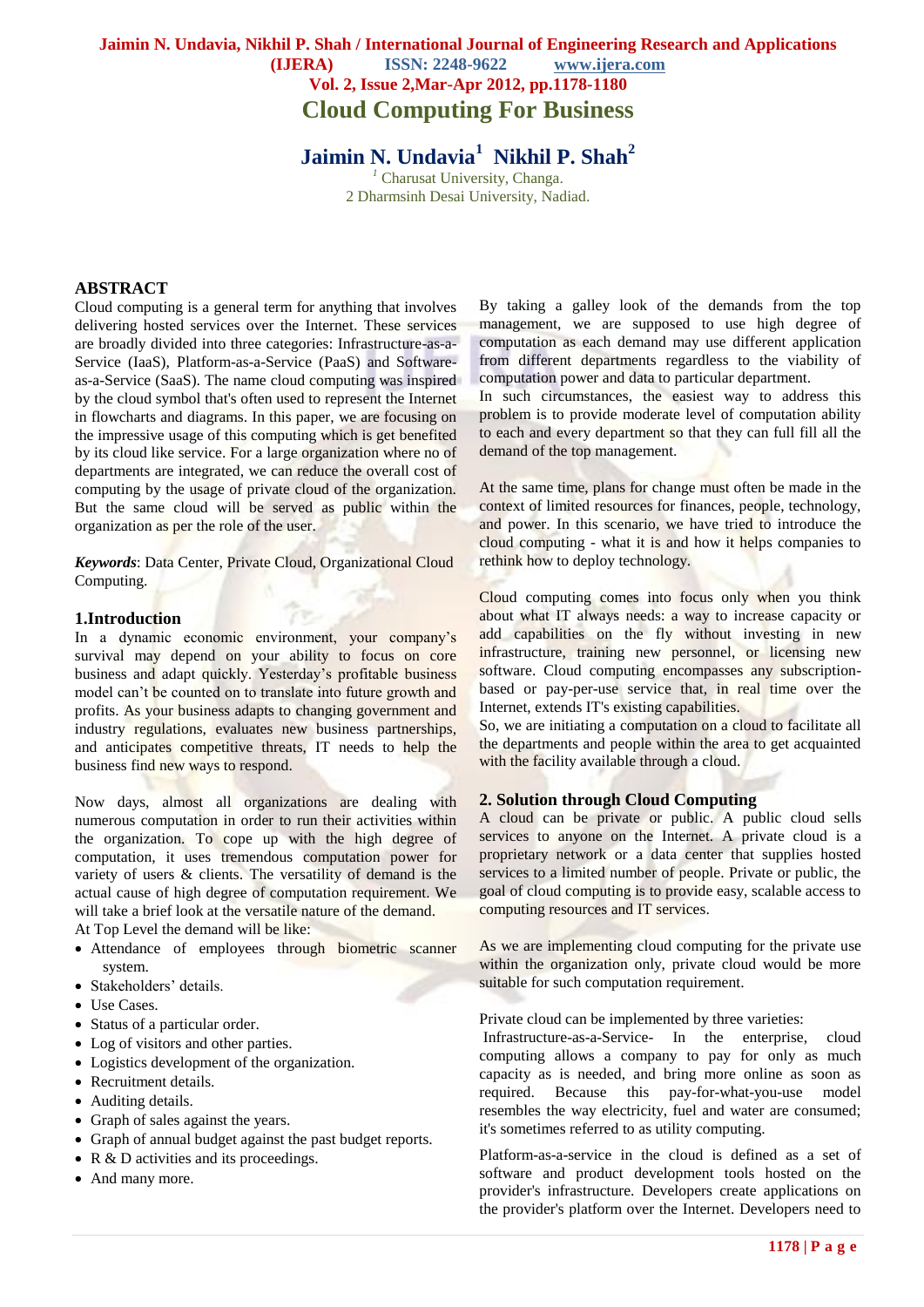#### **Jaimin N. Undavia, Nikhil P. Shah / International Journal of Engineering Research and Applications (IJERA) ISSN: 2248-9622 www.ijera.com Vol. 2, Issue 2,Mar-Apr 2012, pp.1178-1180**

know that currently, there are not standards for interoperability or data portability in the cloud.

In the software-as-a-service cloud model, the vendor supplies the hardware infrastructure, the software product and interacts with the user through a front-end portal. SaaS is a very broad market. Services can be anything from Web-based email to inventory control and database processing. Because the service provider hosts both the application and the data, the end user is free to use the service from anywhere.

By taking a brief look over the implementation strategies, the SaaS model will be best suitable for our application.

Devices, applications and human users are able to interact with the virtual resource as if it were a real single logical resource.



Here is the figure which gives brief idea for SaaS model.

Figure 1. Before Cloud & After Cloud

By integrating activities of all the department of the organization we are generating the list of required software  $\&$ hardware. As the creation of private cloud would result in a interactive front end for the end user. This doesn't mean that all applications, services, and processes will necessarily be moved to the cloud. Many businesses are much more cautious and are

taking a hard look at their most strategic business processes and intellectual property to determine which computing assets need to remain under internal company control and which computing assets could be moved to the cloud. Apart from the actual use of the SaaS model, additional use of the model is to provide web based services like email, chatting, video conference etc. within the organization which are very frequent in the organization.

#### **3. Designing Of Private Cloud Within Organization**

The cloud itself is a set of hardware, networks, storage, services, and interfaces that enable the delivery of computing as a service. Cloud services include the delivery of software, infrastructure, and storage over the Internet based on user demand.

The world of the cloud has lots of participants like end user, business management, the cloud service provider etc.

We need to design our cloud which is equally important for each layered employee. As stated earlier, a cloud is a combination of services through hardware and software, we need to club up all the necessary services at the cloud level so that we can distribute the computation power among variety of users.

#### **3.1 Designing of Cloud**

OpenNebula is the key technology to design application specific cloud. OpenNebula is an open source cloud service framework. It allows user to deploy and manage virtual machines on physical resources and it can set user's data centers or clusters to flexible virtual infrastructure that can automatically adapt to the change of the service load. Following figure shows the structure of OpenNebula cloud platform. OpenNebula is also an open and flexible virtual infrastructure management tool, which can use to synchronize the storage, network and virtual techniques, and let users dynamically deploy services on the distributed infrastructure according to the allocation strategies at data center and remote cloud reources.

Through the interior interfaces and OpenNebula data center environment, users can easily deploy any types of clouds. The same logic will be used to deploy cloud for the proposed system. Cloud can be configured/reconfigured according to the demand of the top management. As the cloud is accessible by entire organization only, each updation in cloud will be noticed by entire user group of the same cloud. This is very useful to build high scalable cloud computing environment. OpenNebula is very dynamic as far as its functionality is concern. Because through the control interfaces, users can access services provided by OpenNebula cloud computing platform. The structure of OpenNebula is illustrated in figure.

#### **3.2 Benefits of Cloud**

- Size of cloud can be dynamically adjusted.
- Changes in infrastructure can be easily accommodated.
- $\rightarrow$  Infrastructures can be managed centrally.
- Heterogeneous resources can be managed at local data center.
- Resources can be utilized more efficiently.
- Most importantly reduces the total no of resources required and so that it reduces overall cost.
- Integration of the local resources and remote resources as well.
- Entire system became scalable and use will get rapid response.

## **4. Conclusion**

Cost effectiveness is a key issue for almost all the organization as it impacts over all budget of the organization. Effective usage of resources may cut the cost and we have tried to achieve the same through the cloud computing. Viable options with cloud computing which can provide expected benefits. Each cloud customers feel the ownership of the resources and they would like to continue to keep business ownership with them and workout better trade-off with cloud vendors for service ownership. The dynamic nature of the business will be handled through the effective usage of the computing over network i.e. cloud computing.